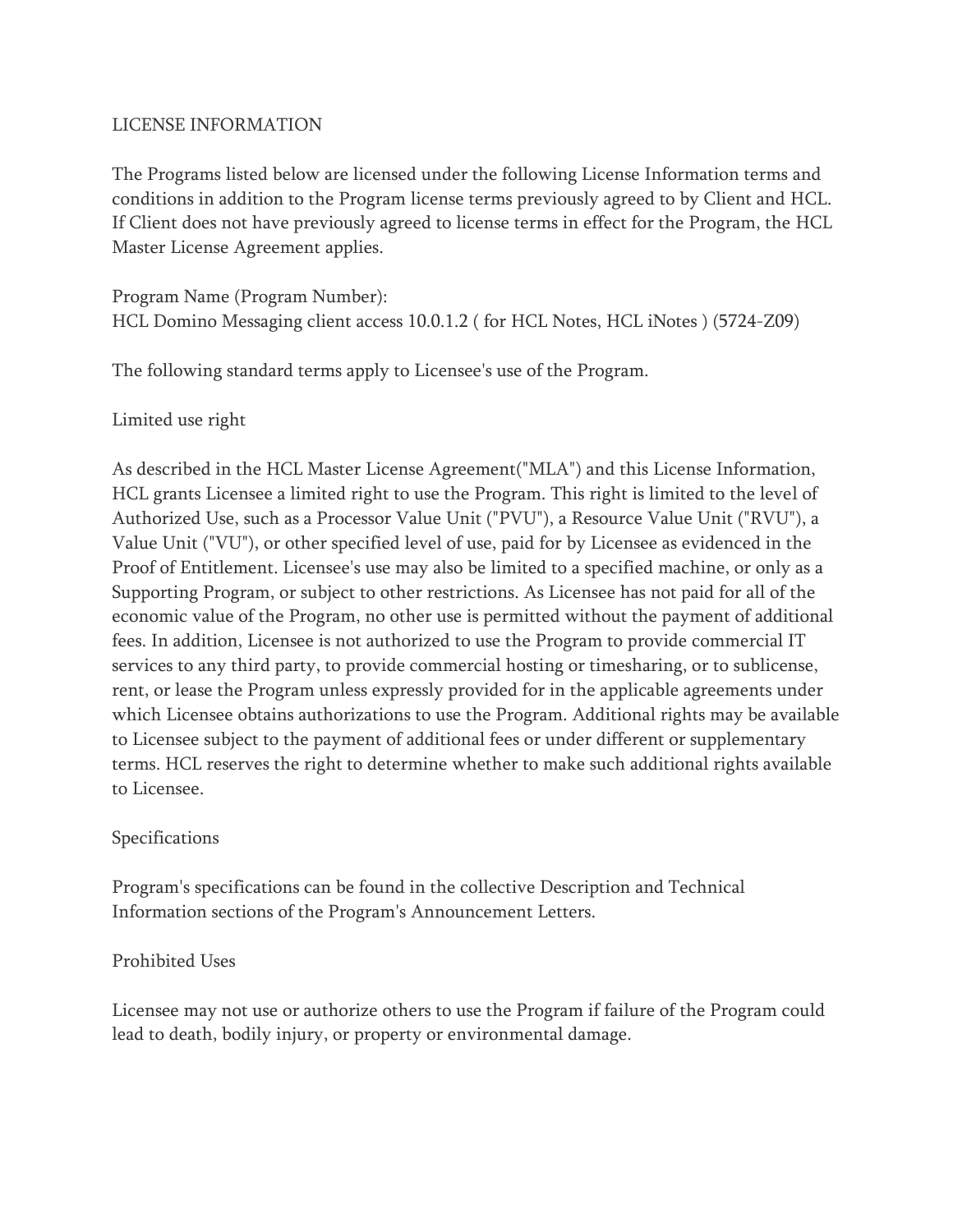#### Multi-Product Install Image

The Program is provided as part of a multi-product install image. Licensee is authorized to install and use only the Program (and its Bundled or Supporting Programs, if any) for which a valid entitlement is obtained and may not install or use any of the other software included in the image unless Licensee has acquired separate entitlements for that other software.

#### Supporting Programs

Licensee is authorized to install and use the Supporting Programs identified below. Licensee is authorized to install and use such Supporting Programs only to support Licensee's use of the Principal Program under this Agreement. The phrase "to support Licensee's use" would only include those uses that are necessary or otherwise directly related to a licensed use of the Principal Program or another Supporting Program. The Supporting Programs may not be used for any other purpose. A Supporting Program may be accompanied by license terms, and those terms, if any, apply to Licensee's use of that Supporting Program. In the event of conflict, the terms in this License Information document supersede the Supporting Program's terms. Licensee must obtain sufficient entitlements to the Program, as a whole, to cover Licensee's installation and use of all of the Supporting Programs, unless separate entitlements are provided within this License Information document. For example, if this Program were licensed on a PVU (Processor Value Unit) basis and Licensee were to install the Principal Program or a Supporting Program on a 100 PVU machine (physical or virtual) and another Supporting Program on a second 100 PVU machine, Licensee would be required to obtain 200 PVU entitlements to the Program.

Supporting Programs: HCL Notes HCL Verse On-Premises HCL mail Add-in HCL Traveler HCL Notes Dictionaries InstallShield Tuner for Lotus Notes HCL Sametime Connect Client HCL Sametime Community Server HCL Sametime Proxy Server HCL Connections

Prohibited Components

Notwithstanding any provision in the Agreement, Licensee is not authorized to use any of the following components or functions of the Program: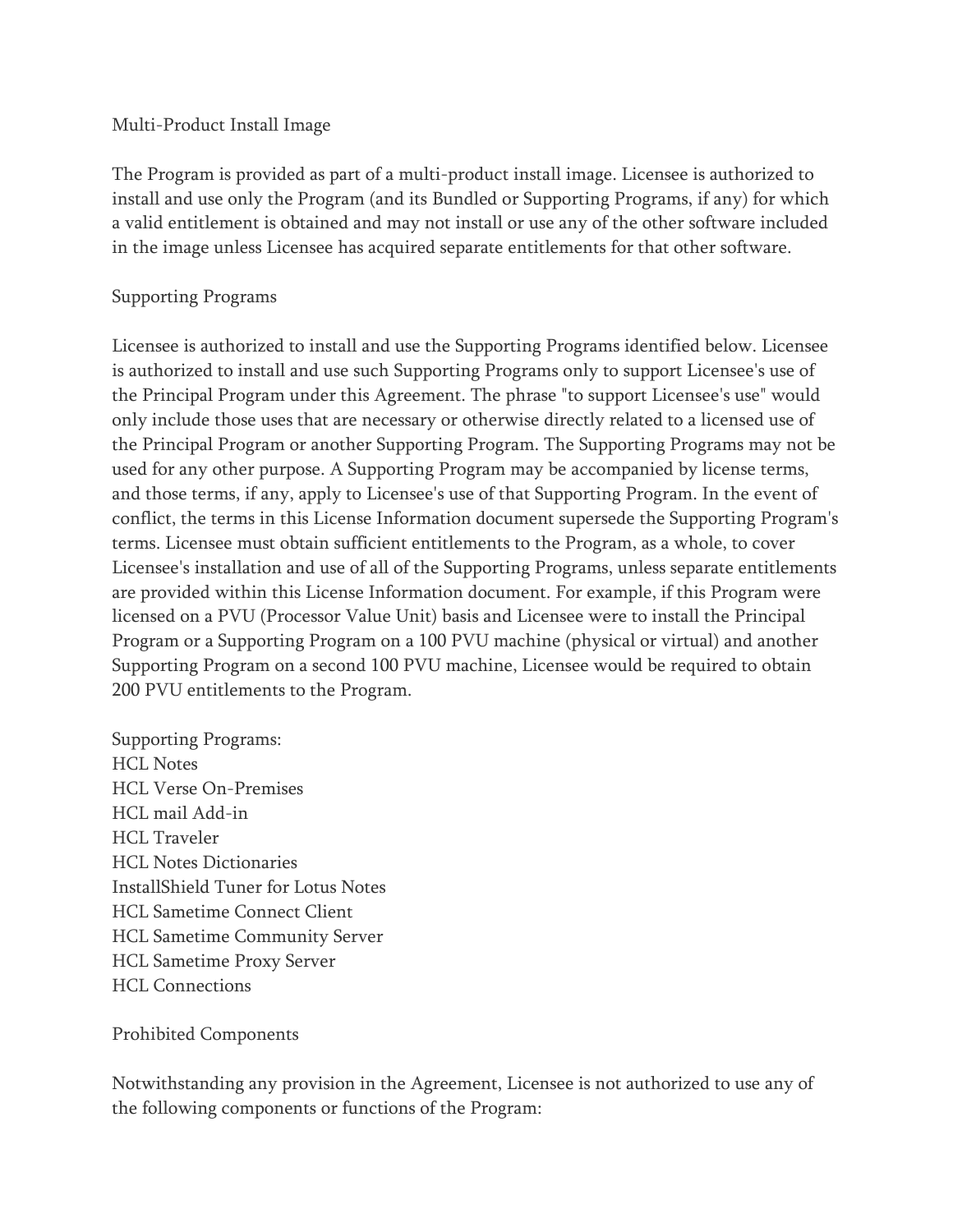Activities (of HCL Connections) Blogs (of HCL Connections) Bookmarks (of HCL Connections) Communities (of HCL Connections) External Users (of HCL Connections) Forums (of HCL Connections) HomePage (of HCL Connections) Metrics (of HCL Connections) Moderation (of HCL Connections) Connections Orient Me (of HCL Connections) Wikis (of HCL Connections)

#### Privacy

Licensee acknowledges and agrees that HCL may use cookie and tracking technologies to collect personal information in gathering product usage statistics and information designed to help improve user experience and/or to tailor interactions with users in accordance with the HCL online Privacy Statement.

#### Redistributables

If the Program includes components that are Redistributable, they will be identified in the REDIST file that accompanies the Program. In addition to the license rights granted in the Agreement, Licensee may distribute the Redistributables subject to the following terms: 1) Redistribution must be in object code form only and must conform to all directions, instruction and specifications in the Program's accompanying REDIST or documentation; 2) If the Program's accompanying documentation expressly allows Licensee to modify the Redistributables, such modification must conform to all directions, instruction and specifications in that documentation and these modifications, if any, must be treated as Redistributables;

3) Redistributables may be distributed only as part of Licensee's application that was developed using the Program ("Licensee's Application") and only to support Licensee's customers in connection with their use of Licensee's Application. Licensee's Application must constitute significant value add such that the Redistributables are not a substantial motivation for the acquisition by end users of Licensee's software product;

4) If the Redistributables include a Java Runtime Environment, Licensee must also include other non-Java Redistributables with Licensee's Application, unless the Application is designed to run only on general computer devices (for example, laptops, desktops and servers) and not on handheld or other pervasive devices (i.e., devices that contain a microprocessor but do not have computing as their primary purpose);

5) Licensee may not remove any copyright or notice files contained in the Redistributables;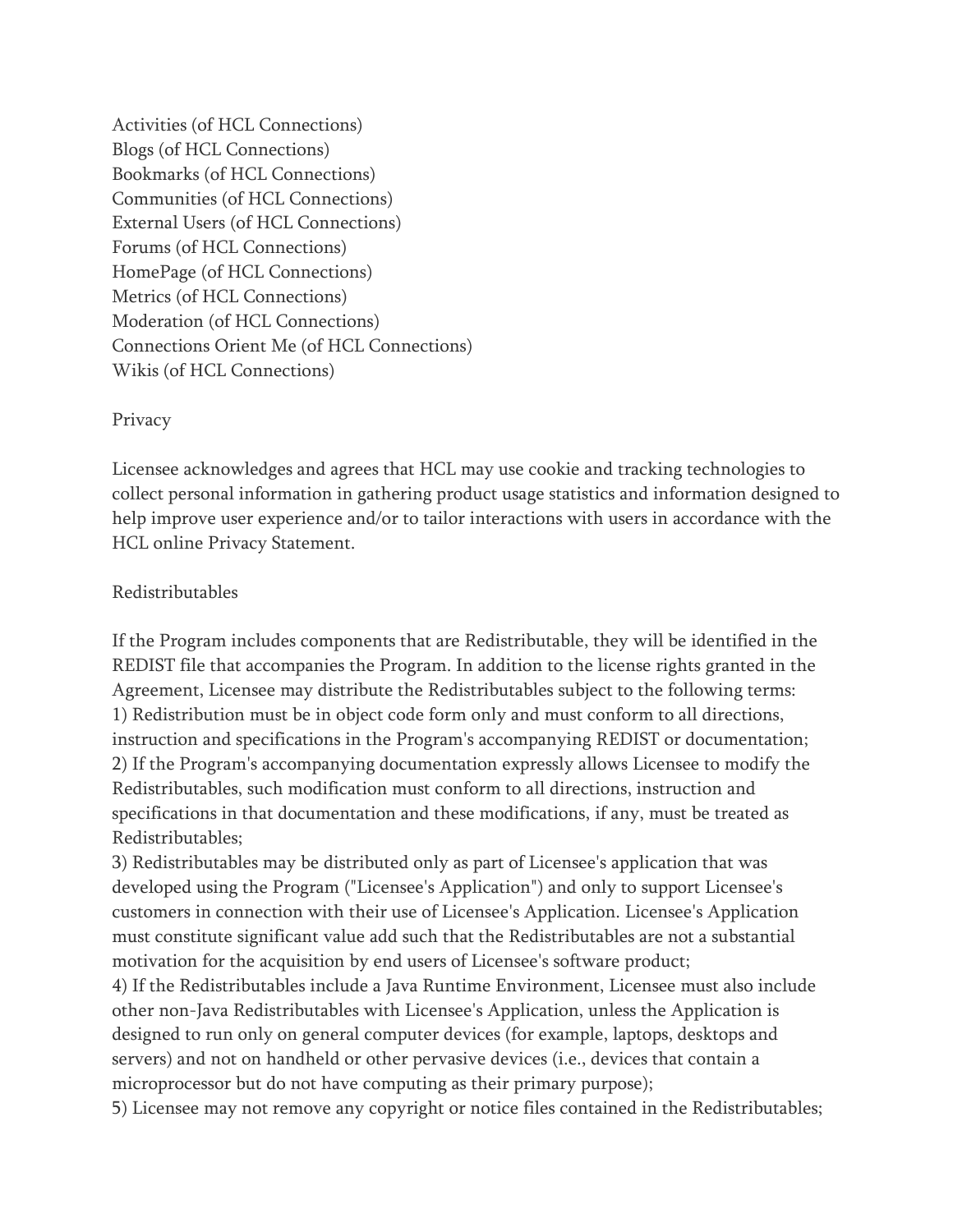6) Licensee must hold HCL, its suppliers or distributors harmless from and against any claim arising out of the use or distribution of Licensee's Application;

7) Licensee may not use the same path name as the original Redistributable files/modules;

8) Licensee may not use HCL's, its suppliers or distributors names or trademarks in

connection with the marketing of Licensee's Application without HCL's or that supplier's or distributor's prior written consent;

9) HCL, its suppliers and distributors provide the Redistributables and related documentation without obligation of support and "AS IS", WITH NO WARRANTY OF ANY KIND, EITHER EXPRESS OR IMPLIED, INCLUDING THE WARRANTY OF TITLE, NON-

INFRINGEMENT OR NON-INTERFERENCE AND THE IMPLIED WARRANTIES AND CONDITIONS OF MERCHANTABILITY AND FITNESS FOR A PARTICULAR PURPOSE; 10) Licensee is responsible for all technical assistance for Licensee's Application and any modifications to the Redistributables; and

11) Licensee's license agreement with the end user of Licensee's Application must notify the end user that the Redistributables or their modifications may not be i) used for any purpose other than to enable Licensee's Application, ii) copied (except for backup purposes), iii) further distributed or transferred without Licensee's Application or iv) reverse assembled, reverse compiled, or otherwise translated except as specifically permitted by law and without the possibility of a contractual waiver. Furthermore, Licensee's license agreement must be at least as protective of HCL as the terms of this Agreement.

Source Components and Sample Materials

The Program may include some components in source code form ("Source Components") and other materials identified as Sample Materials. Licensee may copy and modify Source Components and Sample Materials for internal use only provided such use is within the limits of the license rights under this Agreement, provided however that Licensee may not alter or delete any copyright information or notices contained in the Source Components or Sample Materials. HCL provides the Source Components and Sample Materials without obligation of support and "AS IS", WITH NO WARRANTY OF ANY KIND, EITHER EXPRESS OR IMPLIED, INCLUDING THE WARRANTY OF TITLE, NON-INFRINGEMENT OR NON-INTERFERENCE AND THE IMPLIED WARRANTIES AND CONDITIONS OF MERCHANTABILITY AND FITNESS FOR A PARTICULAR PURPOSE.

For Source Components and Sample Materials listed in a Program's REDIST file, Licensee may redistribute modified versions of those Source Components or Sample Materials consistent with the terms of this license and any instructions in the REDIST file.

# Export and Import Restrictions

This Program may contain cryptography. Transfer to, or use by, users of the Program may be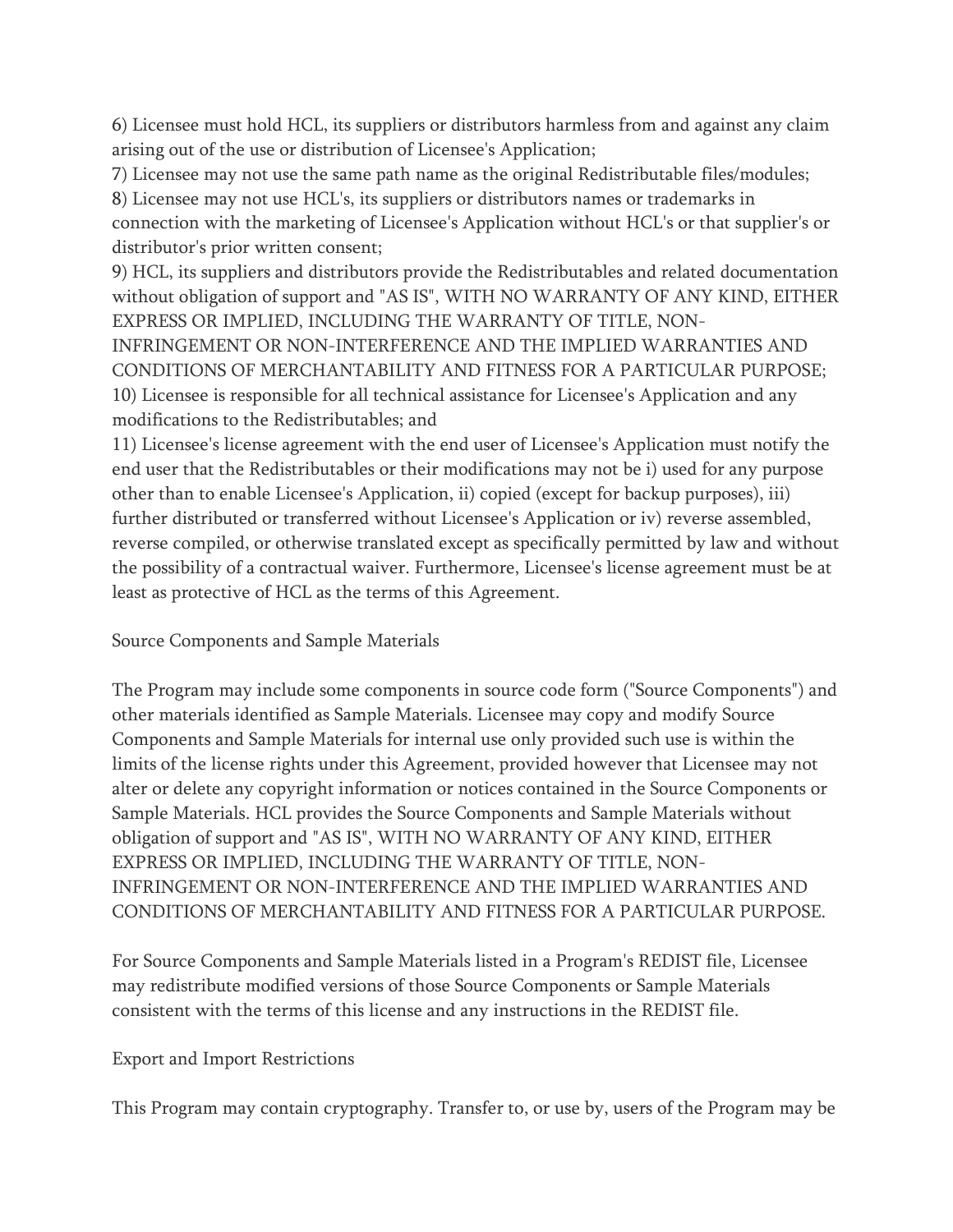prohibited or subject to export or import laws, regulations or policies, including those of the United States Export Administration Regulations. Licensee assumes all responsibility for complying with all applicable laws, regulations, and policies regarding the export, import, or use of this Program, including but not limited to, U.S. restrictions on exports or reexports.

### Third Party Data and Services

The Program may contain links to or be used to access third party data services, databases, web services, software, or other third party content (all, "content"). Access to this content is provided "AS-IS", WITH NO WARRANTY OF ANY KIND, EXPRESS OR IMPLIED, INCLUDING THE WARRANTY OF TITLE, NON-INFRINGEMENT OR NON-INTERFERENCE AND THE IMPLIED WARRANTIES AND CONDITIONS OF MERCHANTABILITY AND FITNESS FOR A PARTICULAR PURPOSE. Access can be terminated by the relevant third parties at their sole discretion at any time. Licensee may be required to enter into separate agreements with the third parties for the access to or use of such content. HCL is not a party to any such separate agreements and as an express condition of this license Licensee agrees to comply with the terms of such separate agreements.

The following units of measure may apply to Licensee's use of the Program.

# Authorized User

Authorized User is a unit of measure by which the Program can be licensed. An Authorized User is a unique person who is given access to the Program. The Program may be installed on any number of computers or servers and each Authorized User may have simultaneous access to any number of instances of the Program at one time. Licensee must obtain separate, dedicated entitlements for each Authorized User given access to the Program in any manner directly or indirectly (for example: via a multiplexing program, device, or application server) through any means. An entitlement for an Authorized User is unique to that Authorized User and may not be shared, nor may it be reassigned other than for the permanent transfer of the Authorized User entitlement to another person.

In addition to the above, the following terms apply to Licensee's use of the Program.

Supporting Programs Details

HCL Connections - Use Limitations: Unrestricted

HCL Notes - Use Limitations: Unrestricted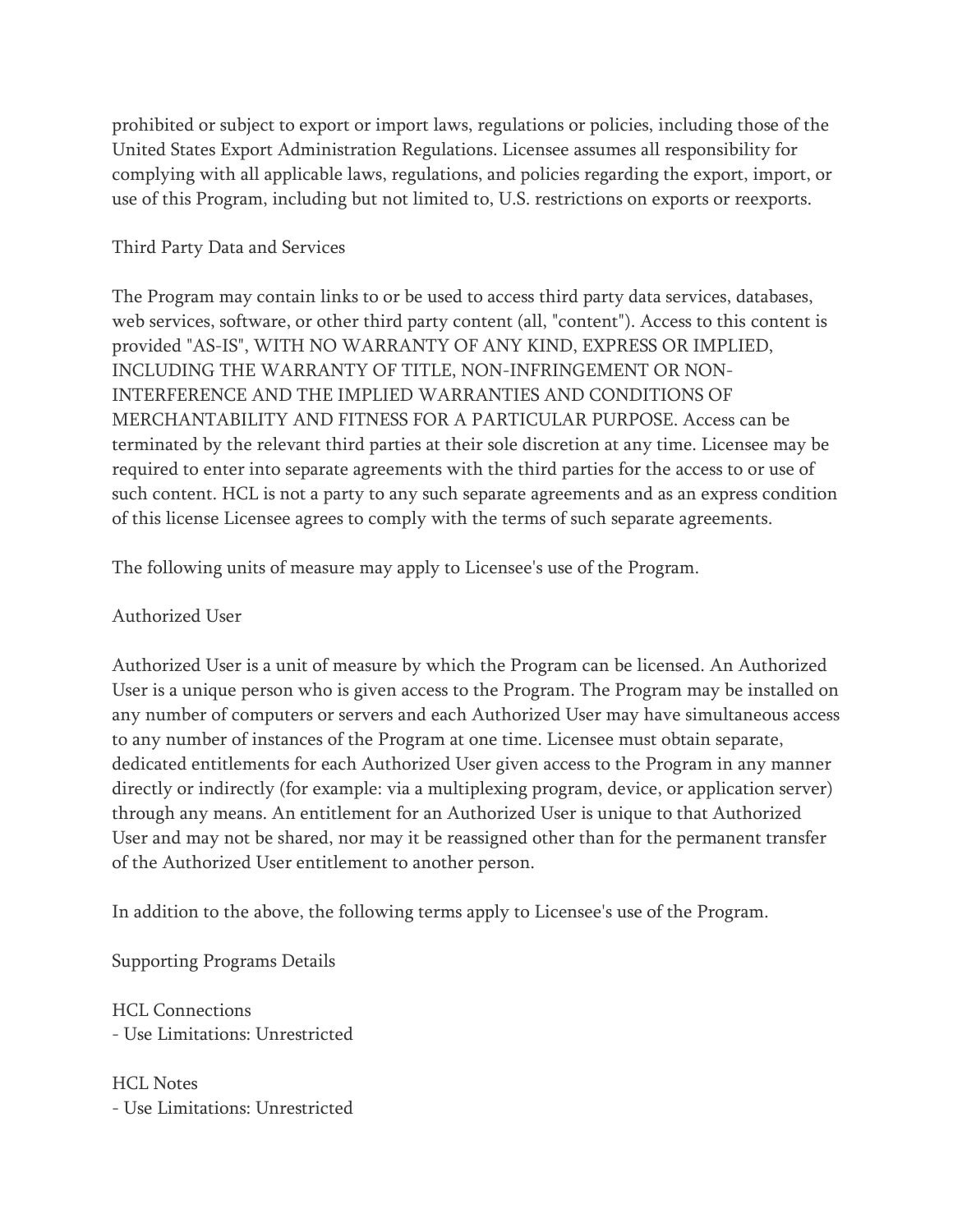"Unrestricted" means that, notwithstanding the language above, Licensee's right to use the Supporting Program is not limited to use only in support of Licensee's use of the Principal Program. While the other restrictions on Licensee's use of the Supporting Program continue to apply, Licensee may use the Supporting Program for purposes independent of the licensed use of the Principal Program.

If Licensee uses the Google Desktop Search feature of the Program, Licensee must review and agree to be bound by the Terms and Conditions set forth at http://desktop.google.com/eula.html. If Licensee places Google Gadgets on web pages through Licensee's use of the Program, Licensee must review and agree to be bound by the Syndicated Google Gadgets Terms of Service for Webmasters set forth at http://www.google.com/webmasters/gadgets/terms.html.

If Licensee uses the Google Web Search feature of the Program, Licensee acknowledges that Google, Inc., owns all right, title and interest, including without limitation all intellectual property rights, in and to the Google Web Search Service (including Google's search engine technology and Google brand features, and excluding items licensed by Google from third parties), and that Licensee does not acquire any right, title, or interest in or to the Google Web Search Service (including Google's search engine technology and Google brand features) by using this feature.

If Licensee uses the Yahoo! Web Search feature of the Program, Licensee must review and agree to be bound by the Terms of Service set forth at:

http://info.yahoo.com/legal/us/yahoo/utos/utos-173.html. If Licensee uses the Yahoo! Web Search feature of the Program in a country other the United States, Licensee must review and agree to be bound by the Terms of Service applicable to such country set forth at http://world.yahoo.com/.

# Permitted Components

Notwithstanding any provision in the Agreement, Licensee is permitted to use only the following components or functions of the identified Supporting Program:

- Presence and instant messaging capabilities (of HCL Sametime Limited Use), but only with a single Sametime community (a "community" is a shared directory, or set of directories, that lists the Authorized Users and groups within Licensee's enterprise on one or more HCL Sametime servers that each have access to the shared directory or set of directories) and only when utilized within the HCL Notes client or the HCL iNotes environment.

- Chat logging service provider interface (of HCL Sametime Limited Use).

- Plug-ins for integration with Microsoft applications (of HCL Sametime Limited Use).